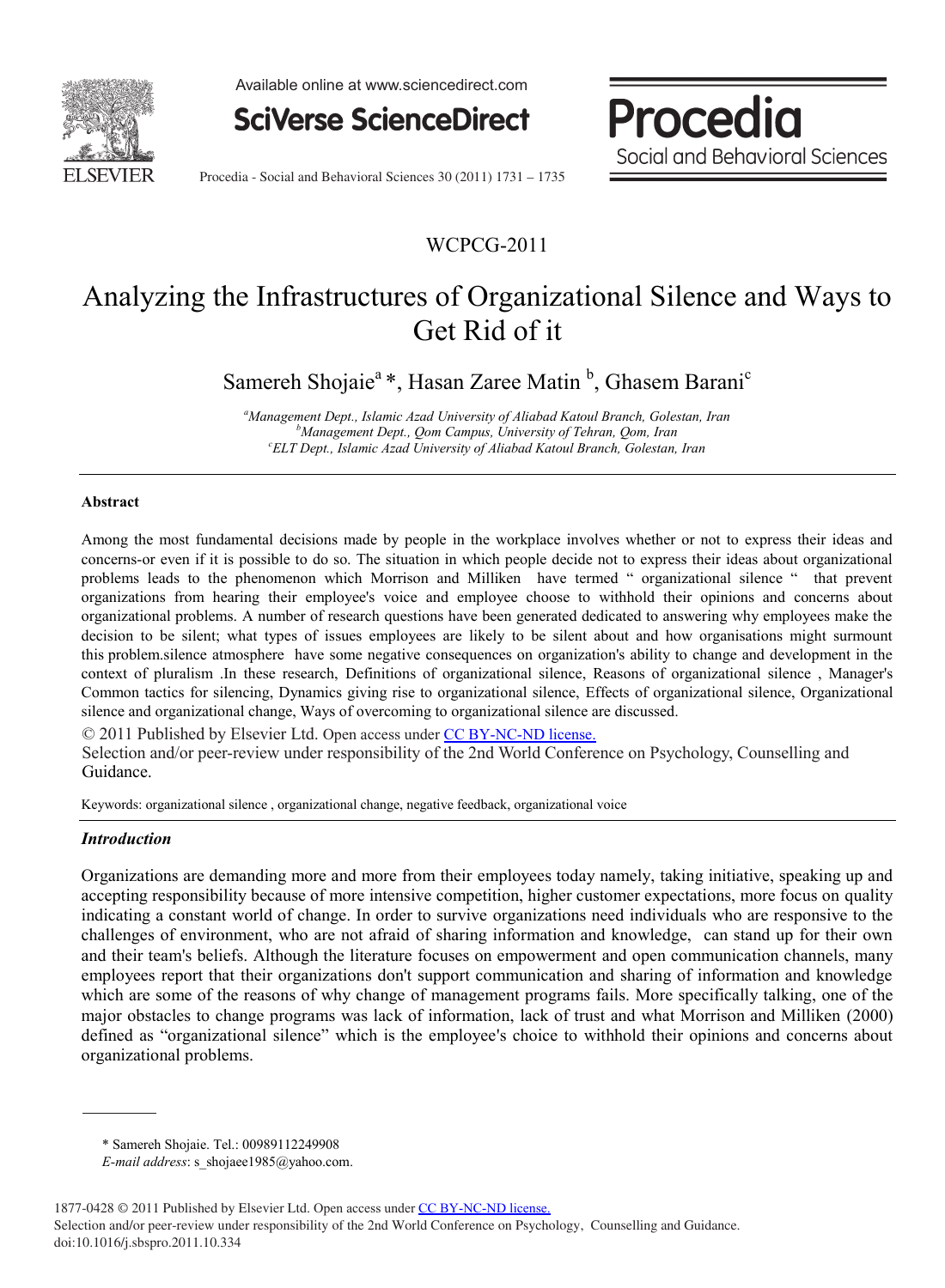## *Definition of organizational silence and its role in organizations*

Silence does not mean no speaking, no writing, no,...; it entails speaking or writing ephemerally or without authenticity, confidence or authority (Hazen, 2006, p.238). Early definitions of silence equated it with "loyalty" and the assumption that nothing was wrong if concerns were not being voiced. But researchers today have shown that a climate of silence can work against desired organizational outcomes (Aylsworth, 2008).

Different definitions from organizational silence are as follows:

Pinder and Harlos conceptualize employee silence as involving the withholding of "genuine" expressions about organizational circumstances by certain organizational members from those who are in a position to change those circumstances (Fletcher&Watson, 2007, p.157)**.** 

Morrison and Milliken see organizational silence as a "collective" phenomenon. They ground the question "why silence?" in the sociology of the workplace, not the psychology of individual workers (Maria, 2006, p.226). They proposed that when most members of organizations choose to keep silent about organizational matters, silence becomes a collective behaviour, which is referred to as organizational silence. . (Dan et al, 2009, p.1647)

Van dyne defined organizational silence as the "intentionally withhold of work- related ideas, information and opinions" (Vakola&Dimitris, 2005, p.441).

Actually, organizational silence is an inefficient organizational process that wastes cost and efforts and can take various forms, such as collection silence in meetings, low levels of participation in suggestion schemes, low levels of collective voice and so forth. (Dan et al, 2009, p.1647). Organizational silence is also likely to compromise effective organizational learning and development by blocking negative feedback or information that suggests that current practices are not working as intended (Morrison&Milliken,2000 ,p.31).

Employee silence pervades organizations. Yet the concept is elusive and there is relatively little academic research on employee silence. For example, Morrison and Milliken noted that silence is a powerful force in organizations but that it has not received the rigorous research attention that it deserved. The main reasons are as follows:

- Many view silence as the absence of speech (essentially a non- behaviour). When speech dos not occur, the absence of behaviour is not particularly obvious and does not attract attention.
- The related to this first point, the absence of behaviour is more difficult to study than more overt and more obvious behaviour (Dyne, 2003, p.1363).
- The latent or subjective nature of silence makes it inherently difficult to either quality or quantity without the proper lens to recognize or interpret it.
- The hierarchical constructs of organizational structures and power suggest that employee silence may occur too far from senior management's detection and therefore may inhibit an awareness of its presence (Slade, 2008, p.6).

## *Reasons of organizational silence*

Reasons of organizational silence can be categorized into three groups:

## *Managerial factors:*

- one obvious managerial factor for organizational silence is constant negative feedback from supervisors. When an employee gives a supervisor a suggestion and is shot down, employee silence is developed in organization (Wikipedia).
- a second important managerial factor t5hat causes organizational silence is a set of unstated beliefs that managers often implicitly hold about employees. One such belief is that employees are selfinterested and untrustworthy. Recent works have emphasized that an economic paradigm currently

**22**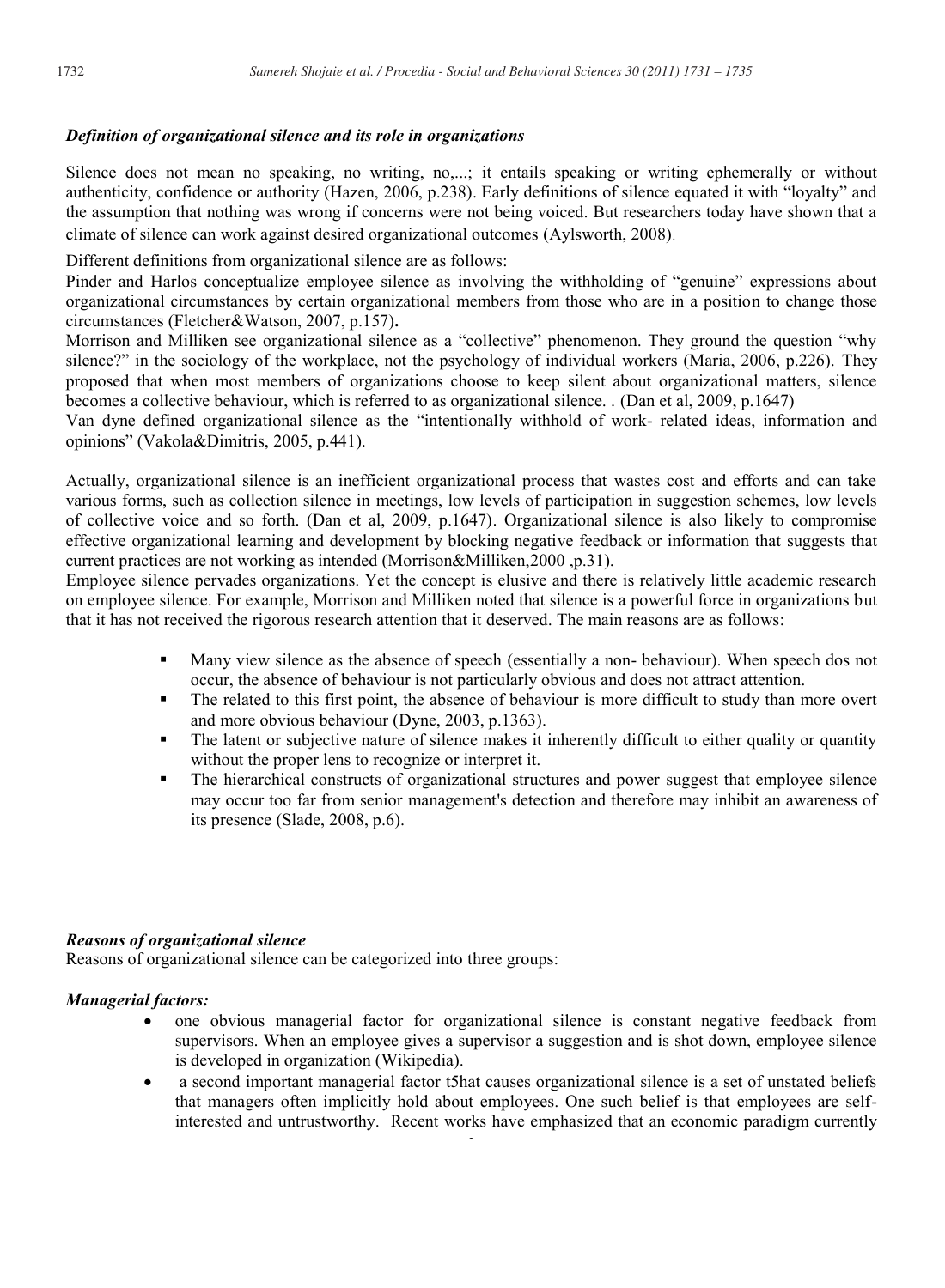dominates the thinking of many managers. This paradigm assumes that individuals are selfinterested and effort-averse and can be expected to act in ways to maximize their individual's utilities rather than the organization's performance (Morrison&Milliken, 2000, p.33).

- another managerial factor is when supervisors fail to address the actual problems that exist within organizations. Avoiding these problems or looking for "quick fixes" only make thing worse and causes employees to feel that there is no hope for resolution (Wikipedia)**.**
- if employees are cynical and distrust their leaders, they will keep silence (Dan et al,. 2009,p.1649).

## *Organizational factor*

Morrison and Milliken identified many of the organizational reasons:

- decision making procedures
- pay inequity
- organizational inefficiencies
- poor organizational performance(Slade,2008,p.25)

Furthermore, when an organization relies heavily on contract labour and centralizing decision making, this action leads to organizational silence (Maria, 2006, p.226).

## *Personality factors*

- one personality reason for organizational silence is that people fear of speaking up about problems because they think if they speak up, they may loose their jobs. in some cases subordinates don not want to appear as though they are going against their supervisors, as they may view the employees input as criticism of their practices and be fired.
- silence is associated with many virtues: modesty, respect for others, prudence, decorum. People silence themselves to avoid embarrassment, confrontation and other perceived dangers. (Dan et al,2009,p.1647)
- Morrison and Milliken identified five fears that affect an individual's decision to remain silent. These five fears are:
- $\triangleright$  Damaging one' image
- Being labelled or viewed negatively
- $\triangleright$  Damaged relationship
- Retaliation or punishment
- Negative impact on others (Slade, 2008, p.8).

## *Effects of organizational silence Organizational effects*

*Organizational silence is* Employee silence is extremely detrimental to organizations often causing an "escalating level of dissatisfaction" among employees, "which manifests itself in absenteeism and turnover and perhaps other undesired behaviors". In an article titled "Re-Creating the Indifferent Employee" Carla Joinson talks about negative effects of employee silence such as monetary losses to the organization. Over time silence within organizations causes some employees to be extremely indifferent. Indifferent employees are those who are "indifferent to their jobs, employers and quality of work" (Joinson, 1996).

## *Effects on Employees*

Employee silence also has many effects on the employees themselves. Indifferent employees, often products of ignored employee silence, tend to feel like cogs at machinery factories, developing the attitude "to get along, go along". As a result of this attitude employees sometimes develop depression and other health problems. Sometimes these employees use pills and alcohol as a "cure" for the problems they are experiencing at work, which actually

3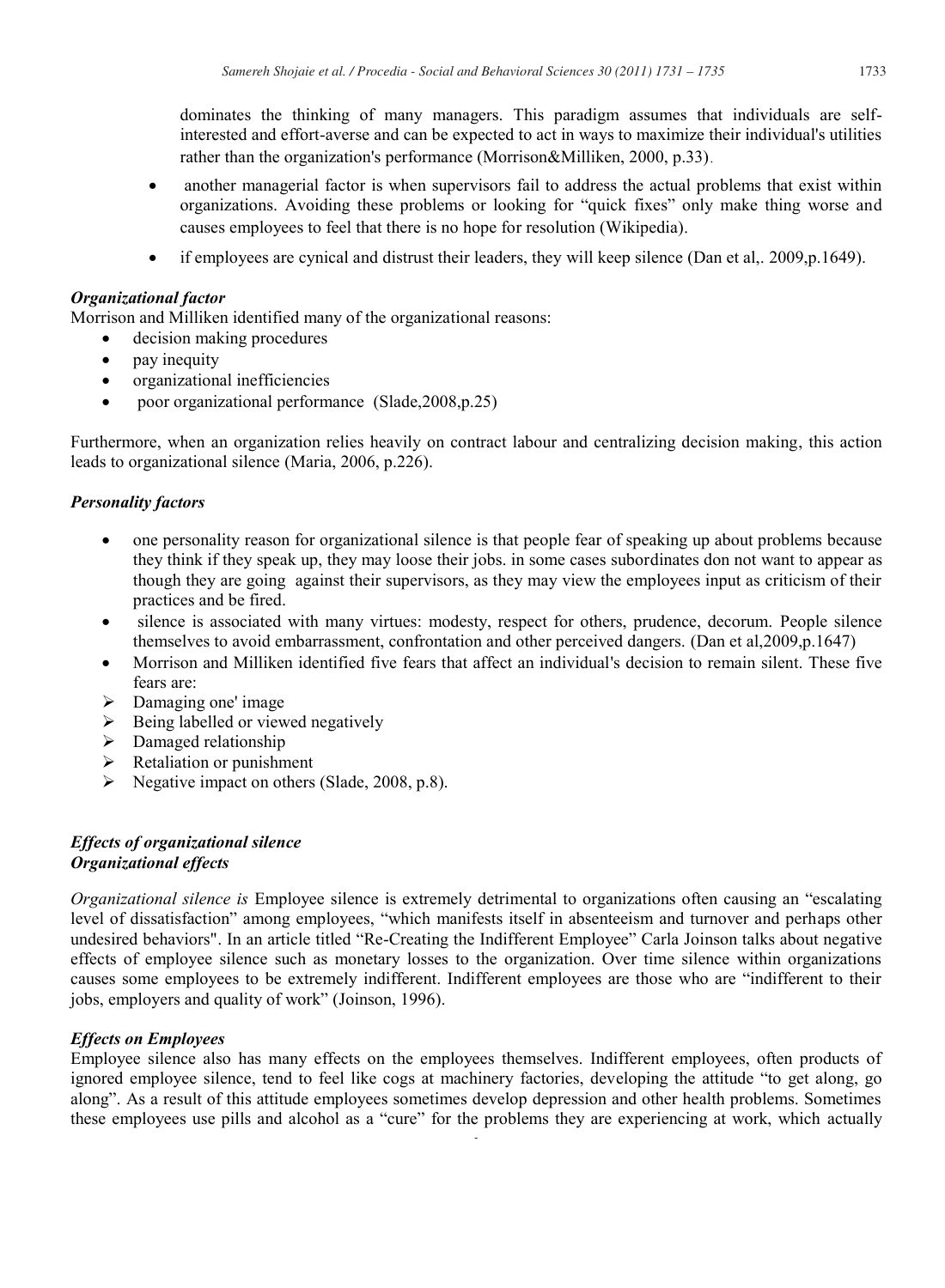make their problems worse. Another example of such effects on employees is articulated by researcher Subrahmaniam Tangirala who says that "employee silence affects the personal well being of employees, increases stress," and causes them to "feel guilty, where they often experience psychological problems, and have trouble seeing the possibility of change."

#### *Moose on the Table*

*Moose on the Table* by author Jim Clemmer is a useful tool in studying what can actually happen when employee silence is a problem in the workplace. Clemmer uses a metaphor to explain the affects of employee silence and poor Communication in organizations. He formulates the metaphor using a character named Pete, who begins to see imaginary moose in his place of work that represent all the problems that aren"t being addressed and have gotten larger over time. The book portrays what can happen to employees and organizations when this problem is left alone. This book is instrumental in teaching different groups how to deal with employee silence. Clemmer suggests that organizations who suffer from employee silence should take an interactive approach. First, it is important to recognize that there is in fact a problem with employee silence, next managers and employees must work together to identify what issues aren"t being talked about. In doing so, managers might conduct interviews with employees and disperse surveys (Clemmer, 2008). Employees "often have ideas, information, and opinions for constructive ways to improve work and organizations. As such, employees want to know that their opinions are important and are not only being taken into consideration, but are being acted upon as well (wikipedia).

#### *Ways of overcoming to organizational silence*

How to break silence culture and establish a free climate to encourage employee's voice are big challenges faced to managers (Dan et al, 2009,p.1647) because effects of employee's silence is destructive for an organization but changing an organization from one characterized by a climate of silence to one that encourage voice may require revolutionary change to the system. Theoretically, senior managers with different assumptions ought to be able to design different types of organizational system that, overtime, will be successful in eliciting honest upward communication (Morrison&Milliken, 2000, p.722).

But the main question is that what organizations can do about organizational silence? Opportunities to speak up are as follows:

- $\triangleright$  having voice (can I speak?),
- $\triangleright$  exercising voice (do I speak?),
- $\triangleright$  the content of voice (what do I say?),
- $\triangleright$  and presumed reactions to voice (how will others respond to what I say)? (Greenberg&Edwards,2009) And here are some ways to reduce organizational silence:
	- $\triangleright$  Top managers and supervisors have to create workplace where employees will feel safe to express their views and will be encouraged to offer their ideas and suggestions. If employees perceive their managers and most importantly their supervisors either as they are not interested in hearing the truth or they will attribute their causes of speaking up behaviour to their wrong source, they will probably choose to remain silent (Vacola&Bouradas, 2005, p.453).
	- $\triangleright$  Another war to eliminate organizational silence is creating procedural justice climate. procedural justice exist when a majority of employees in a workgroup feel that their managers make decisions that include employee input, that are ethical, that are consistent over time and based on accurate information, suppress any bias, and provide favorable contexts for employees to speak up (Wikipedia).
	- $\triangleright$  Another way to encourage speaking up behaviour is to ensure communication opportunities and create formal systems for the transfer or exchange of information, concerns or ideas. According to Milliken et al. (2003) ""...employees who have ideas or suggestions for improvement who do not feel that they can bring these to their bosses could submit them to a designated person who then presents the ideas for review. This would serve to create some potentially positive outcomes attached to the passage of ideas for process improvements up the hierarchy to offset what are now seen as potentially negative outcomes of upsetting one's boss or being perceived as critical" (Vacola&Bouradas, 2005, p.454).